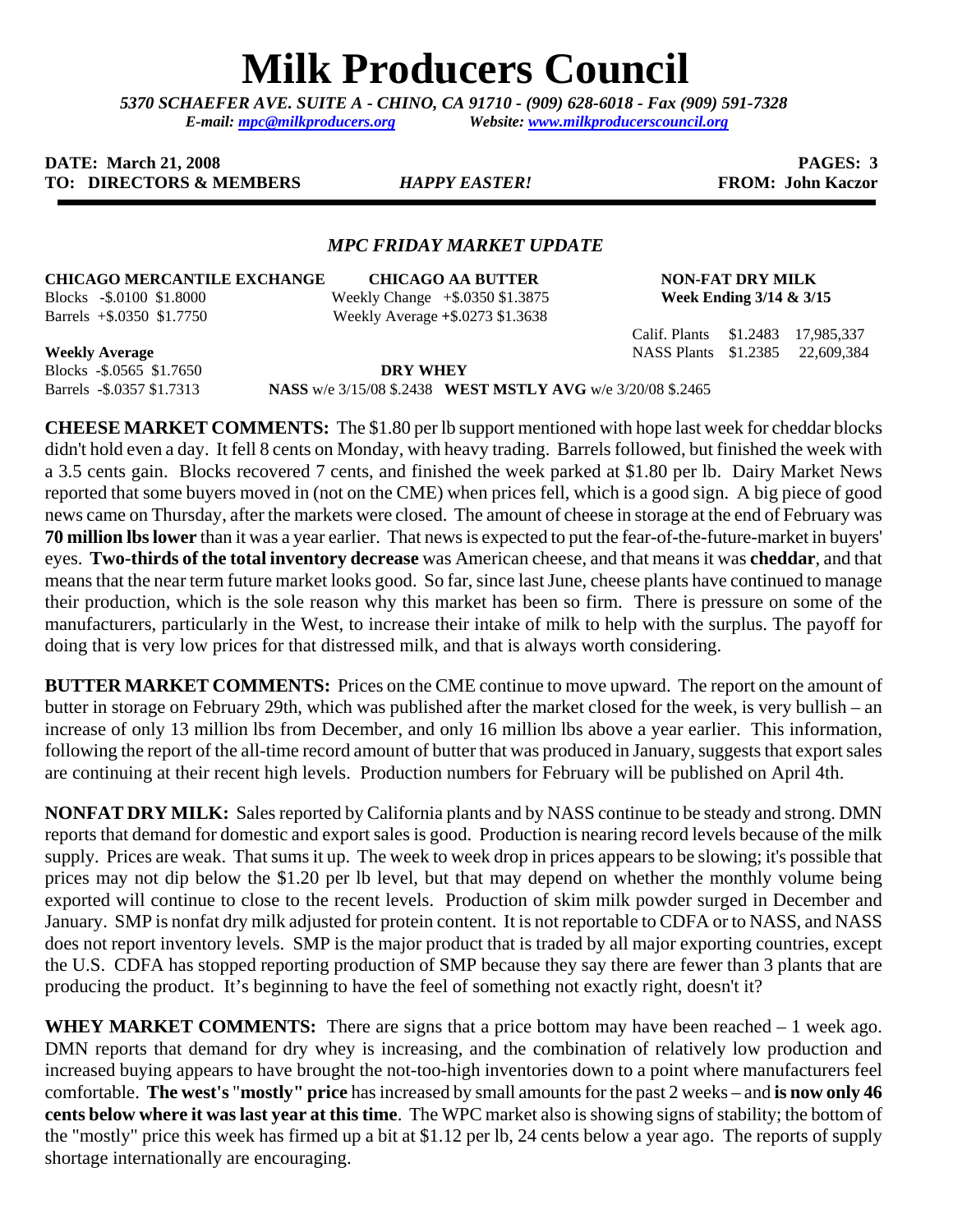#### \*\*\*

# **FRED DOUMA'S PRICE PROJECTIONS…**

| March 21 EST:     | Quota cwt. \$17.85 Overbase cwt. \$16.15 Cls. 4a cwt. \$14.26 Cls. 4b cwt. \$16.94 |  |
|-------------------|------------------------------------------------------------------------------------|--|
| <b>Last Week:</b> | Quota cwt. \$17.88 Overbase cwt. \$16.18 Cls. 4a cwt. \$14.24 Cls. 4b cwt. \$17.01 |  |

#### **\*\*\***

**USDA REPORTS RECORD HIGH MILK PRODUCTION FOR FEBRUARY:** *(By J. Kaczor)* New modern day records were set for number of cows\*, production per cow, and total milk production for the month of February, according to USDA's report released earlier this week. (In terms of number of cows, "modern day" refers to the period starting after the last major national herd slaughter program, in the early 1990's.) The table below shows the numbers for the top ten milk producing states for the last three Februarys. The number of cows represents thousands. The milk production figures are thousands of lbs per day.

|                      | <b>Number of Cows</b> |       | <b>Milk Production</b> |           | 2008/2007 |           |                   |
|----------------------|-----------------------|-------|------------------------|-----------|-----------|-----------|-------------------|
|                      | 2006                  | 2007  | 2008                   | 2006      | 2007      | 2008      | <b>Pct Change</b> |
| Washington           | 236                   | 235   | 244                    | 15,071.4  | 14,928.6  | 15,552.0  | $+4.2$            |
| Michigan             | 314                   | 328   | 344                    | 19,357.1  | 20,500.0  | 20,862.1  | $+1.5$            |
| New Mexico           | 344                   | 353   | 339                    | 20,892.9  | 19,357.1  | 20,931.0  | $+8.1$            |
| Texas                | 328                   | 347   | 370                    | 20,321.4  | 20,321.4  | 22,758.6  | $+12.0$           |
| Minnesota            | 450                   | 455   | 463                    | 23,464.3  | 24,142.9  | 24,344.8  | $+0.8$            |
| Pennsylvania         | 555                   | 548   | 551                    | 30,714.3  | 29,357.1  | 29,069.0  | $-1.0$            |
| Idaho                | 473                   | 504   | 534                    | 28,314.3  | 30,250.0  | 32.413.8  | $+7.2$            |
| New York             | 645                   | 628   | 626                    | 33,964.3  | 33,178.6  | 34,310.3  | $+3.4$            |
| Wisconsin            | 1,240                 | 1,246 | 1,250                  | 64,428.6  | 65,428.6  | 65,965.5  | $+0.8$            |
| California           | 1,779                 | 1,795 | 1,849                  | 108,642.9 | 112,500.0 | 114,586.2 | $+1.9$            |
| <b>United States</b> | 9,088                 | 9,136 | 9,248                  | 508,500.0 | 511,464.3 | 520,931.0 | $+1.9$            |

Eight of the top twenty-three milk producing states had lower daily production than last February. The increase in average production per cow for the month was only 10 lbs, which may partly reflect specific weather conditions as well as a reported reduction in the use of rbst in California and elsewhere.

**The additional 9.5 million lbs of milk per day** that was produced represents a combination of about 950,000 lbs of cheese or 400,000 lbs of butter and 780,000 lbs of nonfat dry milk that must be accounted for (disposed of) **per day** this year that did not exist last year. **California produced an additional 2 million lbs of milk per day**, which represents a combination of 200,000 lbs of cheese or 84,000 lbs of butter and 162,000 lbs of nfdm **per day.** 

The best way to handle that additional supply, from the standpoint of producer income, would be to sell it in the form of fluid products, "soft" manufactured products, or frozen desserts. And, normally, we could expect sales of those products to increase by about 1% each year, in line with the increase in the U.S. population. That would take care of about half of the February milk production increase. But consumption of fluid products has been decreasing on a per-capita basis for more than two decades, and **these are not normal times**. (Usage of milk in January, which seems to verify weakening dairy product sales, is reviewed briefly in a following article.) Retail sales are down, consumer confidence is reported to be at a 10-year low, the consumer price index for food, transportation, and health care is rising at close to a 6% rate, the number of non-farm jobs was flat in December and January, and fell by 63,000 in February, and the "wealth effect" measured in part by home prices and increases in real wages has been declining for more than two years. Under current economic conditions a normal sales pattern would be a surprise.

So, the majority of the additional milk produced in February and beyond likely will wind up in the form of products in storage – or will be exported. A comparison of the volume of butter, powder, and cheese that was exported in December and January to the volumes exported a year earlier can be used as a basis for estimating how much is